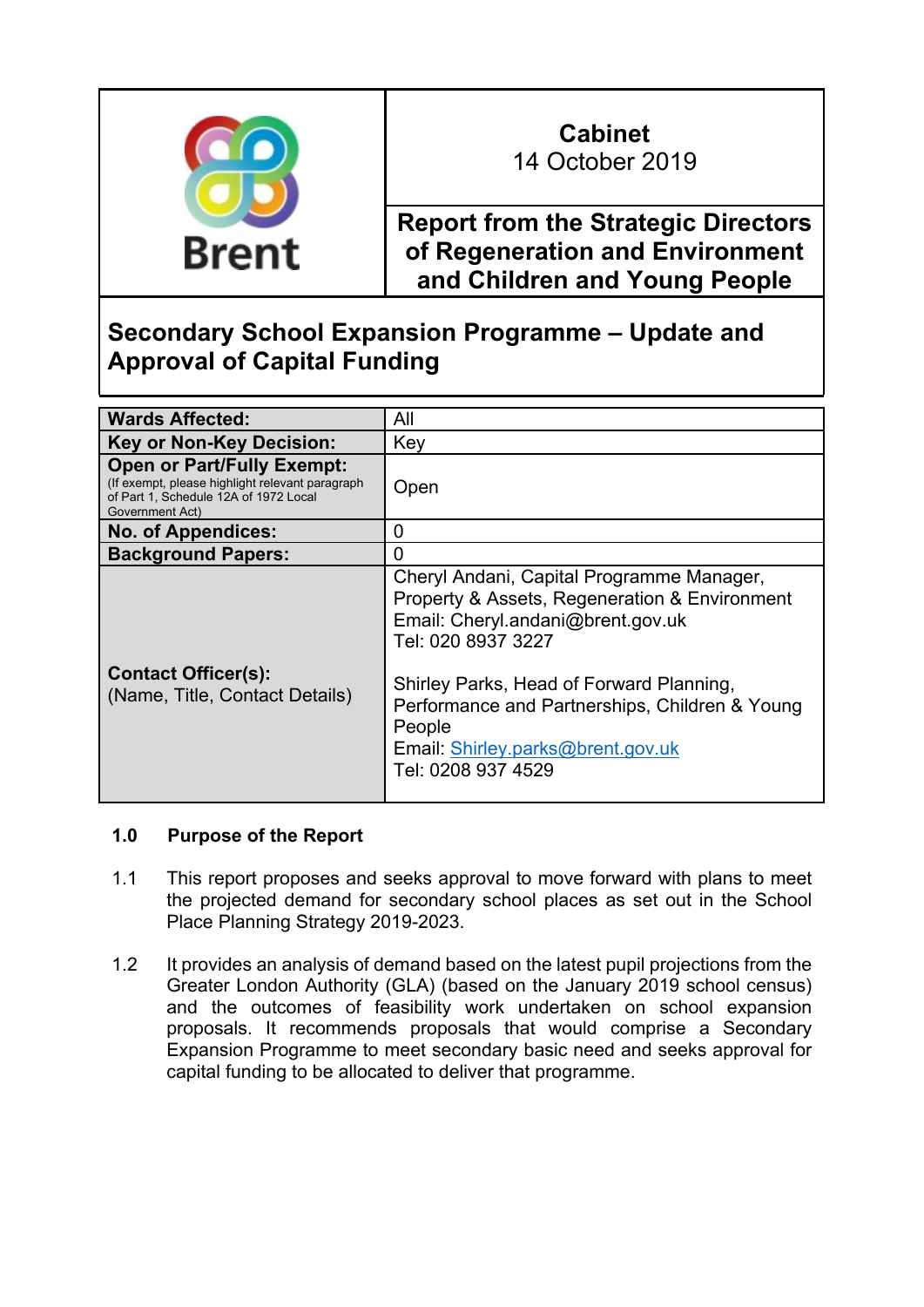#### **2.0 Recommendations**

That Cabinet:

- 2.1 Approve the secondary school expansion programme as described in paragraph 3.15.
- 2.2 Allocate £35.1m of capital funding to deliver a phased secondary school expansion programme.
- 2.3 Note that further reports will be brought to Cabinet seeking approval of capital allocations to individual projects from the overall programme funding based on detailed project business cases.
- 2.4 Note that the Strategic Director of Regeneration & Environment will make decision/s to award one or more low/medium value services contracts for the consultant team required to deliver the secondary school expansion programme.
- **3.0 Detail**

# **Demand for Mainstream Secondary School Places**

- 3.1 In November 2018, Cabinet approved the Brent School Place Planning Strategy 2019-2023 that provided an assessment of school place demand based on the latest pupil projections. The Strategy identifies the need for an additional 13 secondary forms of entry (FE) by 2023/24 to meet forecast demand and provide for a 5% operating margin in Year 7 to ensure that there is sufficient capacity to manage in-year admissions and pupil mobility. This was based on GLA forecasts available at that time.
- 3.2 The latest GLA forecasts (2019) suggest that Year 7 intakes will be lower than previously forecast, but indicate sustained or increasing demand from 2020 onwards. As the GLA forecasts reflect historical patterns of pupil movement over the past three years, they assume that cross-border movement will follow a similar trajectory in the future. Neighbouring local authorities are also facing an increase in pupil demand, which presents a risk for Brent that fewer families are able to access an out of borough place in future.
- 3.3 Table 1 shows GLA 2019 forecasts for all year groups. These forecasts show significant in-year growth as cohorts move through the system. These forecasts will be included in an update to the School Place Planning Strategy 2019-23 when presented to Cabinet in the autumn.

|           |                 | Year 7 | Year 8 | Year 9 | Year 10 | Year 11 |
|-----------|-----------------|--------|--------|--------|---------|---------|
| 2019/2020 | Capacity        | 3508   | 3478   | 3352   | 3316    | 3298    |
|           | Projections     | 3326   | 3227   | 3208   | 3189    | 3123    |
|           | surplus/deficit | 182    | 251    | 144    | 127     | 175     |
|           |                 | 5%     | 7%     | 4%     | 4%      | 5%      |

#### **Table 1: GLA 2019 Forecasts and Capacity**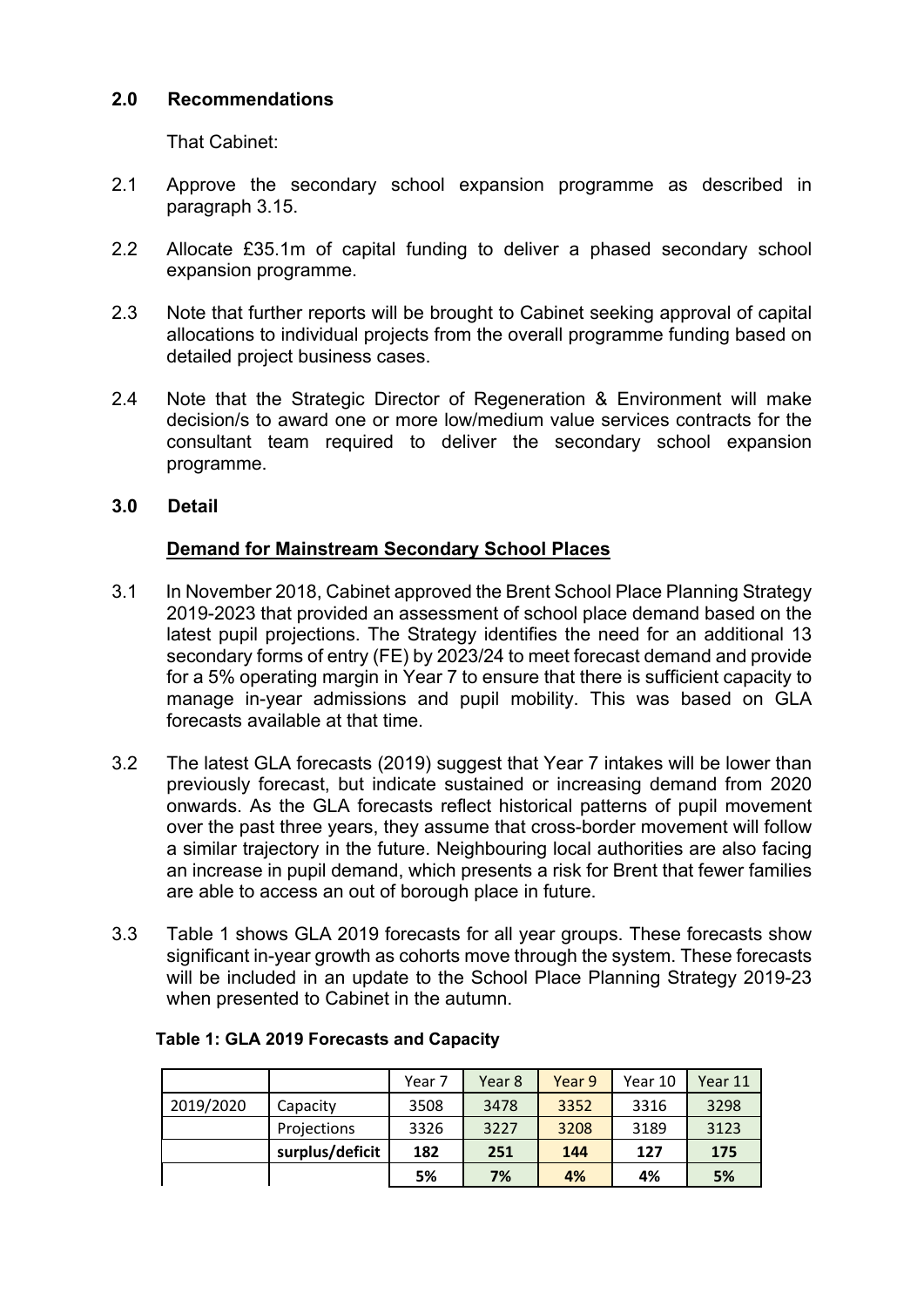| 2020/2021 | Capacity        | 3508   | 3508   | 3478   | 3352   | 3316   |
|-----------|-----------------|--------|--------|--------|--------|--------|
|           | Projections     | 3387   | 3367   | 3277   | 3256   | 3239   |
|           | surplus/deficit | 121    | 141    | 201    | 96     | 77     |
|           |                 | 3%     | 4%     | 6%     | 3%     | 2%     |
| 2021/2022 | Capacity        | 3508   | 3508   | 3508   | 3478   | 3352   |
|           | Projections     | 3484   | 3454   | 3443   | 3349   | 3330   |
|           | surplus/deficit | 24     | 54     | 65     | 129    | 22     |
|           |                 | 1%     | 2%     | 2%     | 4%     | 1%     |
| 2022/2023 | Capacity        | 3508   | 3508   | 3508   | 3508   | 3478   |
|           | Projections     | 3556   | 3552   | 3527   | 3518   | 3423   |
|           | surplus/deficit | $-48$  | $-44$  | $-19$  | $-10$  | 55     |
|           |                 | $-1%$  | $-1%$  | $-1%$  | 0%     | 2%     |
| 2023/2024 | Capacity        | 3508   | 3508   | 3508   | 3508   | 3508   |
|           | Projections     | 3637   | 3624   | 3623   | 3600   | 3594   |
|           | surplus/deficit | $-129$ | $-116$ | $-115$ | $-92$  | $-86$  |
|           |                 | $-4%$  | $-3%$  | $-3%$  | $-3%$  | $-2%$  |
| 2024/2025 | Capacity        | 3508   | 3508   | 3508   | 3508   | 3508   |
|           | Projections     | 3650   | 3702   | 3693   | 3693   | 3672   |
|           | surplus/deficit | $-142$ | $-194$ | $-185$ | $-185$ | $-164$ |
|           |                 | $-4%$  | $-6%$  | $-5%$  | $-5%$  | $-5%$  |
| 2025/2026 | Capacity        | 3508   | 3508   | 3508   | 3508   | 3508   |
|           | Projections     | 3646   | 3699   | 3756   | 3751   | 3755   |
|           | surplus/deficit | $-138$ | $-191$ | $-248$ | $-243$ | $-247$ |
|           |                 | $-4%$  | $-5%$  | $-7%$  | $-7%$  | $-7%$  |
| 2026/2027 | Capacity        | 3508   | 3508   | 3508   | 3508   | 3508   |
|           | Projections     | 3691   | 3694   | 3752   | 3813   | 3812   |
|           | surplus/deficit | $-183$ | $-186$ | $-244$ | $-305$ | $-304$ |
|           |                 | $-5%$  | $-5%$  | $-7%$  | $-9%$  | $-9%$  |

- 3.4 Table 2 below indicates that 12 forms of entry (FE) at Year 7 are required by 2026 to meet forecast pupil demand and provide a 5% operating margin to manage unanticipated demand, including cohort growth as year groups move through the school system. A 5% operating margin is considered good planning by the Department for Education (DfE) and prudent given current uncertainty about the number of pupils who will in future access places out of borough.
- 3.5 Of the 10FE required by 2023/24, 6FE are expected to be provided by the DfE in the North Brent School.

**Table 2: Additional Forms of Entry required to meet demand and provide a 5% operating margin**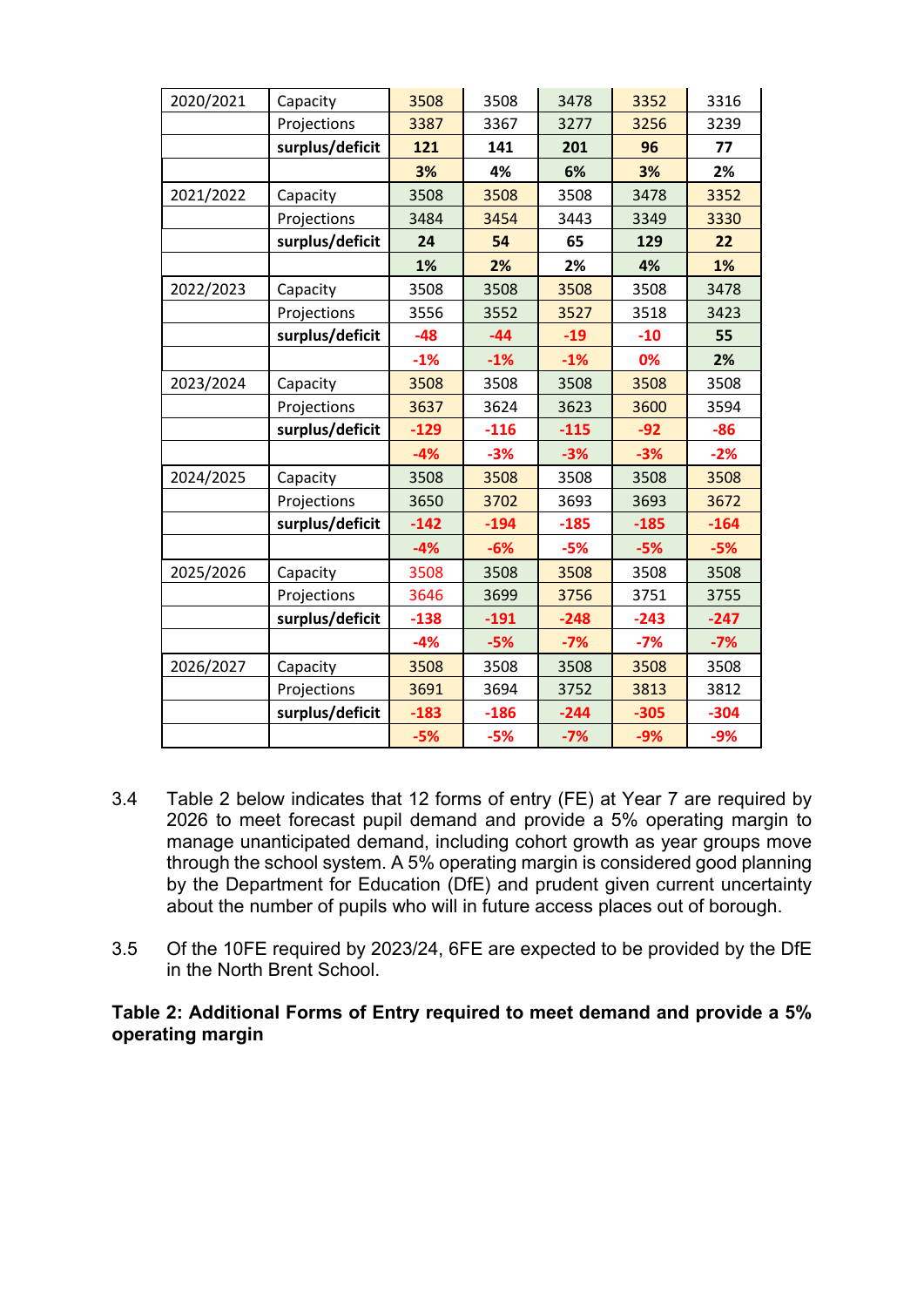| Year    | Year 7<br>projected<br>intake | Year 7 places<br>available | Surplus/<br>Deficit of<br>places | Surplus/<br>deficit % | <b>Total FE required to</b><br>ensure 5% operating<br>margin |
|---------|-------------------------------|----------------------------|----------------------------------|-----------------------|--------------------------------------------------------------|
| 2019/20 | 3326                          | 3508                       | 182                              | 5%                    | 0                                                            |
| 2020/21 | 3387                          | 3508                       | 121                              | 3%                    | 2                                                            |
| 2021/22 | 3484                          | 3508                       | 24                               | 1%                    | 5                                                            |
| 2022/23 | 3556                          | 3508                       | -48                              | $-1\%$                | 8                                                            |
| 2023/24 | 3637                          | 3508                       | $-129$                           | -4%                   | 10                                                           |
| 2024/25 | 3650                          | 3508                       | $-142$                           | -4%                   | 11                                                           |
| 2025/26 | 3646                          | 3508                       | $-138$                           | -4%                   | 11                                                           |
| 2026/27 | 3691                          | 3508                       | $-183$                           | -5%                   | 12                                                           |

# **SEND demand**

- 3.6 The School Place Planning Strategy 2019-23 identified a need for an additional 24 secondary special school places per year. This could be provided through a new school, satellite provisions run by existing special schools or SEN units/ARPs at mainstream schools. For the purposes of this report, SEND places are only included in considerations where secondary schools have indicated a willingness to establish Additionally Resourced Provision (ARP). As with mainstream places, the forecast demand for SEND places has increased with new information available in 2019.
- 3.7 Analysis of children of primary age attending special schools indicates that an ARP for up to 49 secondary school places could be required. The intention would be to provide an ARP, as part of the Secondary Expansion Programme, for children with Speech, Language and Communication Needs and Learning Difficulties. The ARP places would fill gradually year on year.

# **Developing proposals to meet additional demand**

- 3.8 Additional mainstream secondary places can either be met by the provision of new Free Schools, through the permanent expansion of existing schools or through bulge classes. Given the requirement for significant capital investment and in the context of falling primary school place demand, consideration has been given to whether schools should permanently expand or whether planning for potential bulge classes could also be appropriate. This is described further in paragraph 4.2.
- 3.9 The North Brent School is expected to provide 6 of the 10FE required by 2023/24. The DfE has agreed that the school will open in September 2020, providing 4FE from the current Wembley High Technology College site, before moving to permanent accommodation on the Chancel House site in September 2022. The school plans to increase its intake to 6FE from September 2022. It is anticipated that a high percentage of pupils attending the school will live north of the North Circular. The Wembley Multi-Academy Trust is responsible for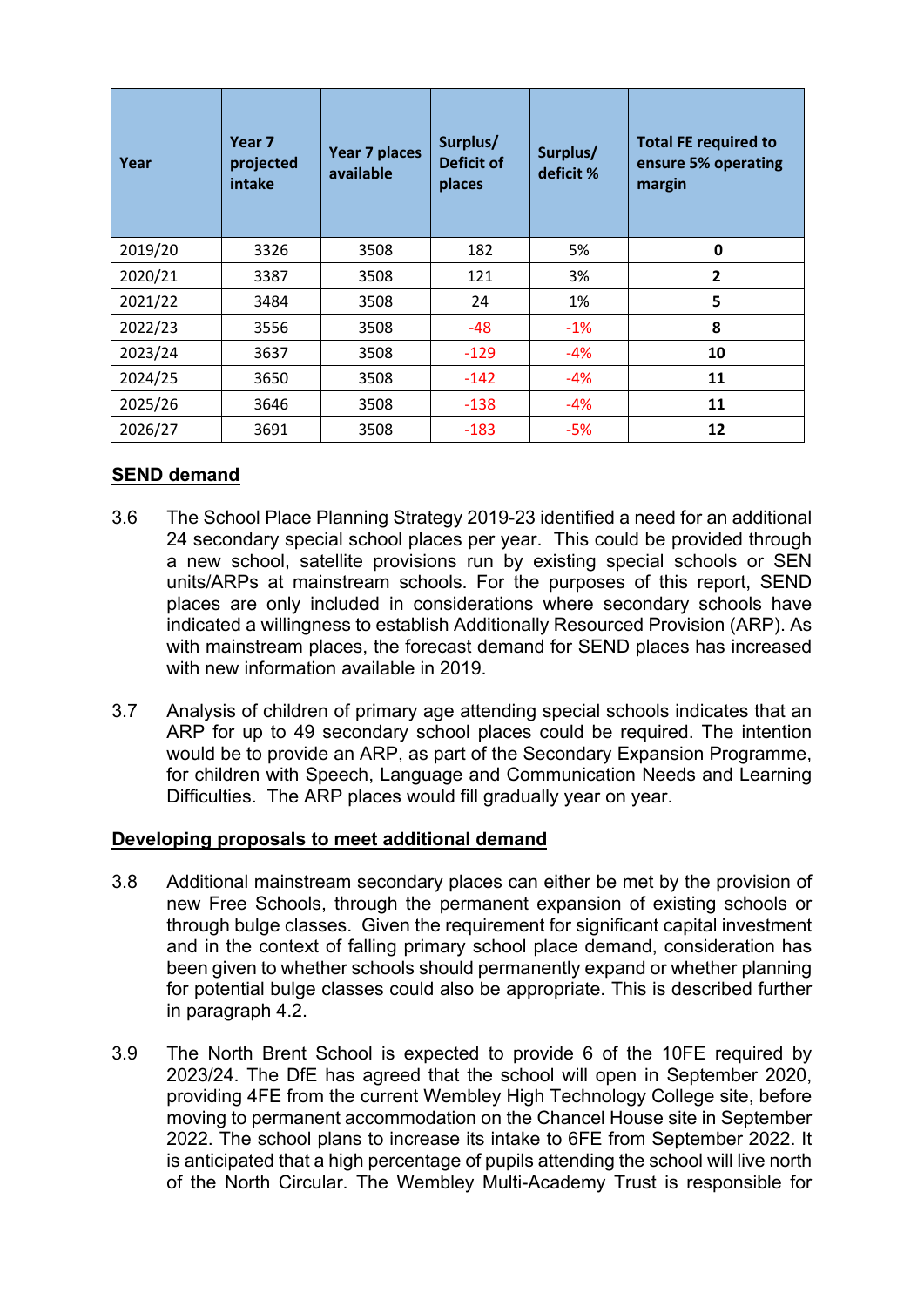determining the North Brent School's admissions arrangements. In response to community concerns about the impact of the school on other local schools in the Neasden area, an element of the school's admissions policy will be linked to distance from a child's home to Wembley High Technology College.

- 3.10 The School Place Planning Strategy 2019-2023 sets an expectation that all Brent schools are rated as Good or Outstanding by Ofsted, with an increased proportion of schools rated Outstanding. School expansion proposals are informed by the quality of school provision, with the aim of improving school effectiveness through targeted investment.
- 3.11 Following an invitation to all secondary schools, 7 schools expressed an interest in expanding mainstream places in May 2018, 5 of which were rated Good and 2 rated as Outstanding by Ofsted. Two schools expressed interest in developing Additionally Resourced Provision.
- 3.12 To progress assessment of the school proposals, the Council commissioned feasibility studies to obtain comparable data as well as information on the amount of accommodation likely to be needed and the estimated cost of providing it. Schools have been engaged in this feasibility work and have provided their views on the amount and type of accommodation required for expansion.
- 3.13 As stated in the School Place Planning Strategy 2019-23, the Local Authority will consider expanding faith schools only where there is local Brent demand. While demand for secondary places is forecast to grow, there is no evidence of increased demand for Catholic places. The Diocese and the Catholic schools have demonstrated willingness to expand provision, even if this means that the Catholic schools serve an increasingly non-Catholic population. Officers however are of the view that expansions of non-denominational schools would offer parents greater choice. It is not proposed therefore to take forward expansions of Catholic schools.
- 3.14 Expressions of interest were received from 4 non-denominational schools. Of these, one has subsequently withdrawn its interest in permanent expansion but has offered to provide temporary bulge classes if required. Feasibility work was not undertaken at this school or the school that already has accommodation that could be used for a proposed one form of entry expansion (permanent or temporary). These options are being reserved in case required to meet unanticipated future or changing need (see paragraph 3.16). Feasibility studies were undertaken for the two remaining schools.
- 3.15 It is proposed the two non-denominational schools for which feasibility studies were completed are expanded by 2FE each through a phased programme. One of the schools has also confirmed that it would be willing to open an ARP to support increasing demand for SEND places as identified by the local authority. Both schools draw pupils from their local area as well as from further afield. The schools are not named in this report as the Governing Boards of both schools, whilst in agreement to the proposals, did not want this to be made public until there is Cabinet support for the programme and an agreed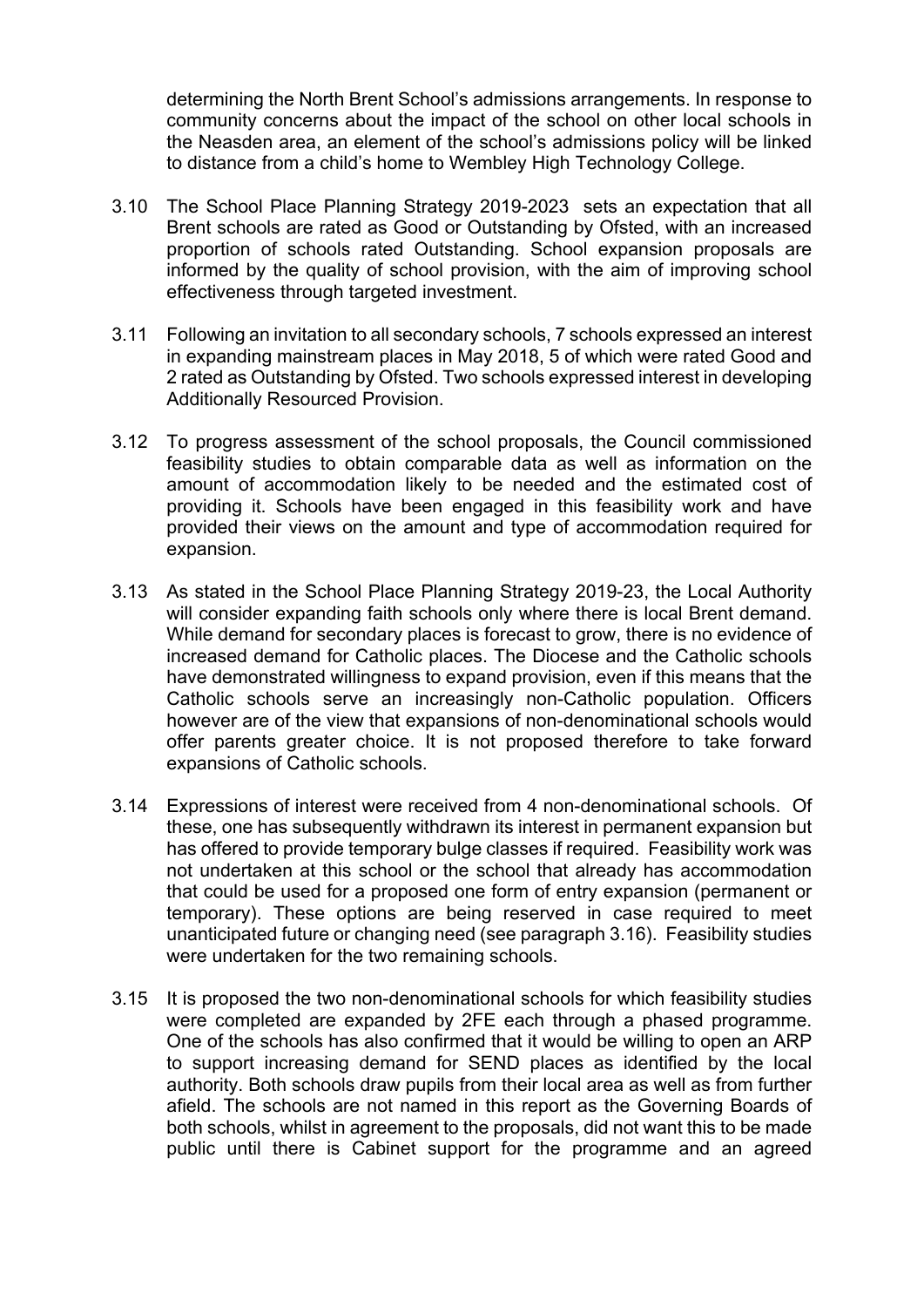communications strategy is in place to support the schools through engagement with the public.

3.16 There is always a degree of uncertainty about long-term forecasts. For example, forecasts are based on historical patterns of growth and migration and do not take account of future factors which may impact on populations, such as the United Kingdom's exiting of the European Union. It is therefore proposed that if further capacity is required beyond 10FE (6FE at North Brent School and 4FE in the proposed expansions), this is provided in one or both of the schools that have indicated that they could provide a bulge class or a 1FE expansion without requiring additional accommodation.

#### **Approach to capital investment**

- 3.17 With regards to capital investment, given the specialist accommodation required, there is little difference in the capital cost of developing temporary accommodation compared to permanent accommodation at secondary schools where places are required over several years.
- 3.18 In order to develop a detailed project business case, a more detailed analysis of accommodation requirements will be required with each school. This could result in a reduction in the overall amount of accommodation required. Of the two schools proposed for expansion, one had initially advised of lower accommodation requirements than recommended in the BB103 guidance on which feasibility work has been based; the other had indicated the opposite. This suggests that schools are managing their use of accommodation with a flexible approach to all teaching spaces to meet curriculum needs. Officers have assessed areas of risk where it is thought that the feasibility study may not sufficiently address the requirements for each school and have included indicative capital sums for these areas. Further work would be completed with each school before individual project investment decisions are made.
- 3.19 As a principle, any investment would only be to cover the cost of meeting basic need. The local authority would not propose to address existing building area shortfalls unless doing so were directly to enable expansion, neither would it address condition, suitability or accessibility in the school unless this work was required to deliver the expansion or addressed through expansion works. As all secondary schools in Brent are either voluntary aided schools or academies, the authority does not have responsibility to address existing accommodation deficits or condition issues.
- 3.20 Neither school proposed for expansion has expressed a desire to deliver the expansion project directly using the council's funding. Historically the council has opposed such arrangements, preferring to manage its own risks and financial liabilities and to have greater control over meeting its statutory duty. There does not appear any reason to deviate from this principle at this stage.

#### **Timescales**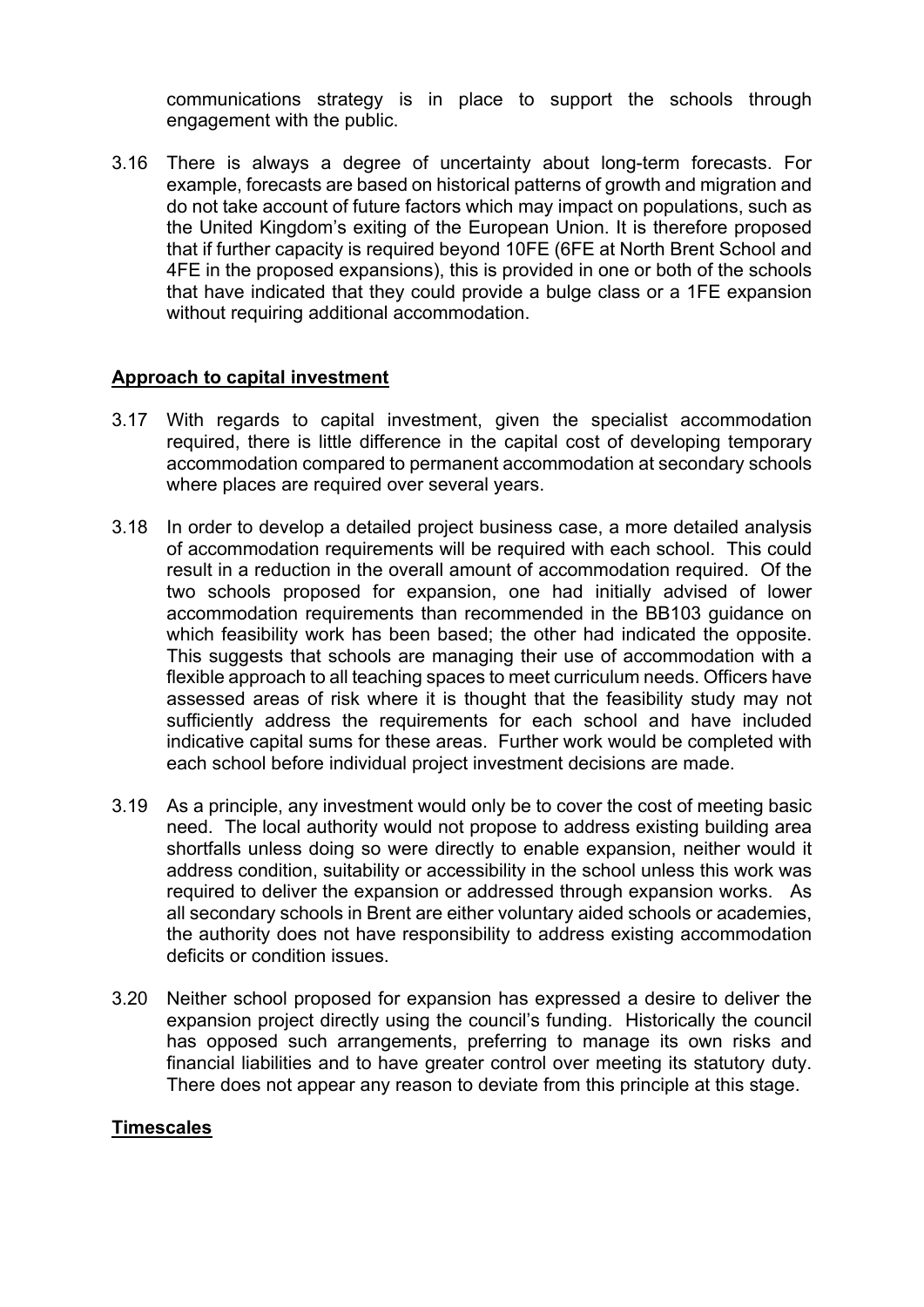- 3.21 The projects will be phased with the first completed within the 2022/23 academic year. While the forecasts indicate that permanent expansions are required to meet increasing Year 7 demand and forecast cohort growth in the longer term, the expansions could initially provide spare capacity into the system. As spare capacity tends not to be evenly distributed across the school estate, careful consideration would need to be given to the timing of the places being offered, so that the expansions do not cause any instability in the system.
- 3.22 Table 3 provides an indicative decision making and delivery programme with key decision points shown separately.

| <b>Milestone</b>                                                                              | <b>Start</b>  | <b>Finish</b>     | <b>Key</b><br>decision<br>point |
|-----------------------------------------------------------------------------------------------|---------------|-------------------|---------------------------------|
| Cabinet                                                                                       |               | 14 October 2019   | Yes                             |
| Procurement of Consultants (award contract<br>if Cabinet approval obtained)                   | October 2019  | November 2019     |                                 |
| RIBA Stage 1                                                                                  | November 2019 | <b>March 2020</b> |                                 |
| Statutory Consultation on expansion (led by<br>Academies)                                     | February 2020 | March 2020        |                                 |
| <b>Cabinet Report seeking Project Business</b><br>Case Approval (for first scheme)            |               | June 2020         | Yes                             |
| Contractor procurement                                                                        | June 2020     | August 2020       |                                 |
| Academies confirmation of approval to<br>expand received                                      |               | August 2020       |                                 |
| Award contract                                                                                |               | August 2020       | Yes                             |
| <b>Contractor Design Development (RIBA Stage</b><br>2 and Part of 3)                          | August 2020   | September 2020    |                                 |
| <b>Contractor Design Development (RIBA Stage</b><br>3) and Preparation of Planning Submission | October 2020  | November 2020     |                                 |
| Further Statutory Consultation as required                                                    | October 2020  | November 2020     |                                 |
| Planning Approval and Contractor Design<br>Development (RIBA Stage 4)                         | November 2020 | March 2021        |                                 |
| Contract close (trigger stage 2 of works<br>contract)                                         | April 2021    | April 2021        | Yes                             |
|                                                                                               |               |                   |                                 |

#### **Table 3: Indicative Timeline for delivery**

3.23 The indicative programme assumes overlapping processes with risk managed at key decision points. The demand for school places will remain under review during the initiating, start up and delivery stages of the project. A decision to change the project and/or programme to reflect new information received could occur at any point up to a works contract being awarded. There are four natural decision making points within the programme which are shown above. These decision points occur at the end of key stages and/or when new information about the project delivery will become available. Based on this indicative programme, there is just over a year after Cabinet approval of the programme before a final decision to proceed would have to be made. During this period,

Construction works May 2021 August 2022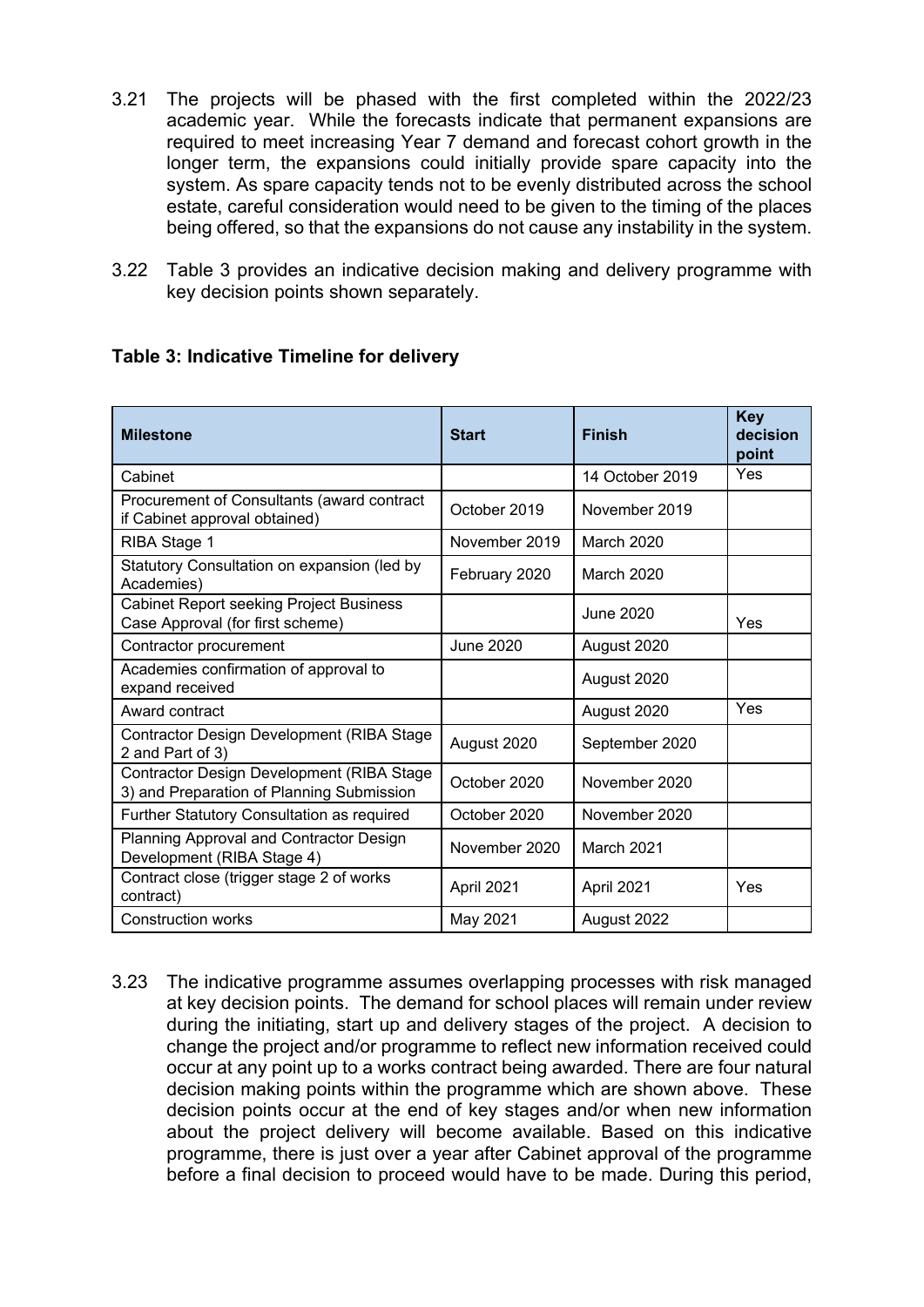the council will be incurring capital costs as professional fees will be incurred between November 2019-June 2020. Should a decision be made to stop the programme these would become abortive costs for which no revenue budget allowance has been made. A report would be brought back to Cabinet with a full assessment of financial and other risk if required.

- 3.24 The recommended procurement strategy is for a two-stage design and build contract procurement using the DfE Contractor Framework. This draws on past experience from the schools capital portfolio and other capital programmes across the council, as well as reflecting on the cost challenges experienced in the primary school expansion programme. The indicative programme reflects use of this framework.
- 3.25 Cabinet approval will be sought to agree capital allocations to individual projects and to procure and subsequently to award one or more high value works contracts. It is expected that consultant team appointment/s will also be made from an existing framework. As these appointments are expected to be low/medium value, decisions to procure and award contracts will be made by the Strategic Director of Regeneration & Environment.

#### **4.0 Alternative Options Considered**

- 4.1 An alternative option would be to build a 4FE expansion at one school. This option is not preferred as it would place all risk of delivering the additional school places required on one site, rather than spread the risk across through 2FE expansions at two schools. This option has a similar cost estimate.
- 4.2 The other alternative is the use of temporary bulge classes rather than permanent expansion. Temporary bulge classes are logistically difficult to achieve in secondary schools where a range of additional accommodation is required to meet curriculum requirements. They can be as expensive to provide as permanent accommodation. Consideration will be given to the use of temporary bulge classes where schools have sufficient accommodation to support this. These are being kept in reserve to help manage the risk of unanticipated demand, caused for example a reduction in cross-border movement.

#### **5.0 Financial Implications**

- 5.1 This report includes provision of additional mainstream and SEND secondary school places and approval to allocate capital funding is sought for both. There are two sources of grant funding available for mainstream and SEND school places.
- 5.2 The estimated cost of the mainstream school places is £31.3m and the SEND school places is £3.8m, making a combined estimated cost for the Secondary School Expansion Programme of £35.1m.
- 5.3 Capital investment is sought for the whole secondary school programme at £35.1m, noting that the Director of Finance will approve the allocation of capital from this total to individual projects within the programme on production of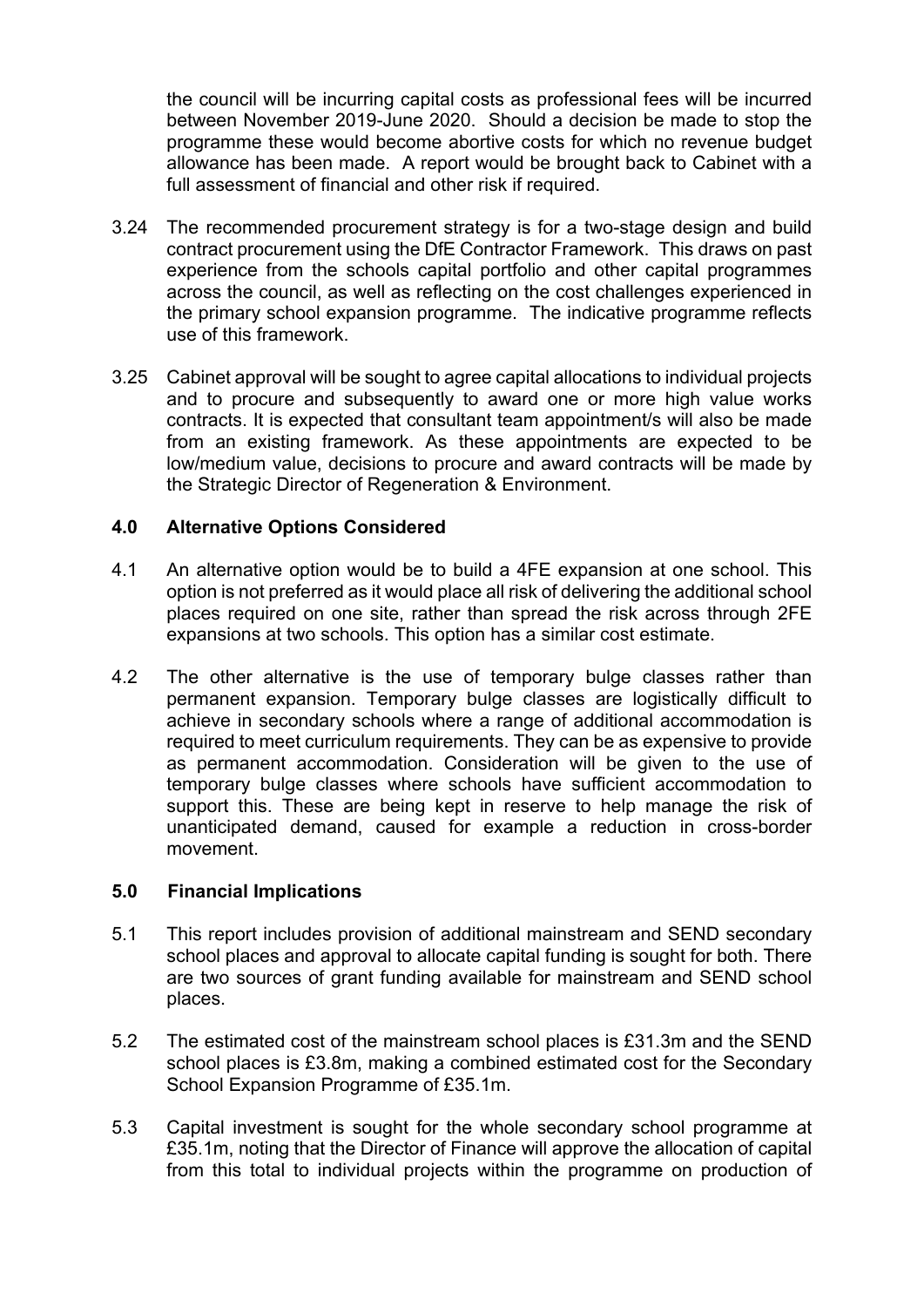further detailed information. It is anticipated that this is a maximum total forecast cost, which could be reduced as the programme develops.

- 5.4 There are two sources of grant funding available for mainstream and SEND school places; Basic Need Capital Grant and Special Provision Capital Grant. Both are provided by Central Government for the provision of school places.
- 5.5 For the period 2011-2020 the Council has been allocated a total of £164.1m Basic Need Capital. After taking account of actual spend to date and current commitments, there is a balance available to allocate of £27.9m.
- 5.6 The local authority was allocated a total of £2.8m from the Special Provision Capital Grant specifically for the provision of SEND school places. £1.1m of this funding has been spent and/or committed. The remaining £1.7m is available to be allocated to this programme.
- 5.7 A total of £29.6m of secured capital grant funding is available. Based on the total estimated cost for this programme this leaves a funding gap of £5.5m.
- 5.8 In addition to work to reduce the estimated cost, officers have looked at potential additional sources of capital funding. In addition to the secured £29.6m, a further £11.8m may become available through other identified sources. These are capital contributions from council development projects where a portion of the capital receipt must be allocated for education purposes; those sums were previously allocated to school projects but have not yet been secured. Also from a commercial settlement on a live school expansion project. The council may also be allocated additional Basic Need capital from 2021 onwards but this is not confirmed. In the event that costs cannot be reduced and/or additional funding secured, the council would need to fund up to £5.5m.
- 5.9 It is proposed that all remaining unallocated capital grant is used to fund this programme. It is already known that there will be a requirement for further capital expenditure to provide SEND school places as detailed in the School Place Planning Strategy 2019-23 approved in November 2018. A feasibility study is currently underway for an additional SEND project. Proposals will be brought to Cabinet in the new year which will include proposed funding arrangements. Should requirements in the mainstream primary or secondary sectors change and require capital expenditure this would also create a funding pressure.
- 5.10 The revenue costs associated with the operation and maintenance of the expanded school buildings once completed will be the responsibility of each school, as will the additional staff and running costs. Mainstream schools are funded from the Schools Block of the DSG via the funding formula, which allocates funds on the basis of the prior year's pupil numbers so there is a time lag and the Schools Forum may recommend top slicing the block to allocate more funding to support expanding schools. New in-borough SEND places will be funded from the High Needs Block of the DSG, but at lower cost than the likely alternative independent out of borough provisions.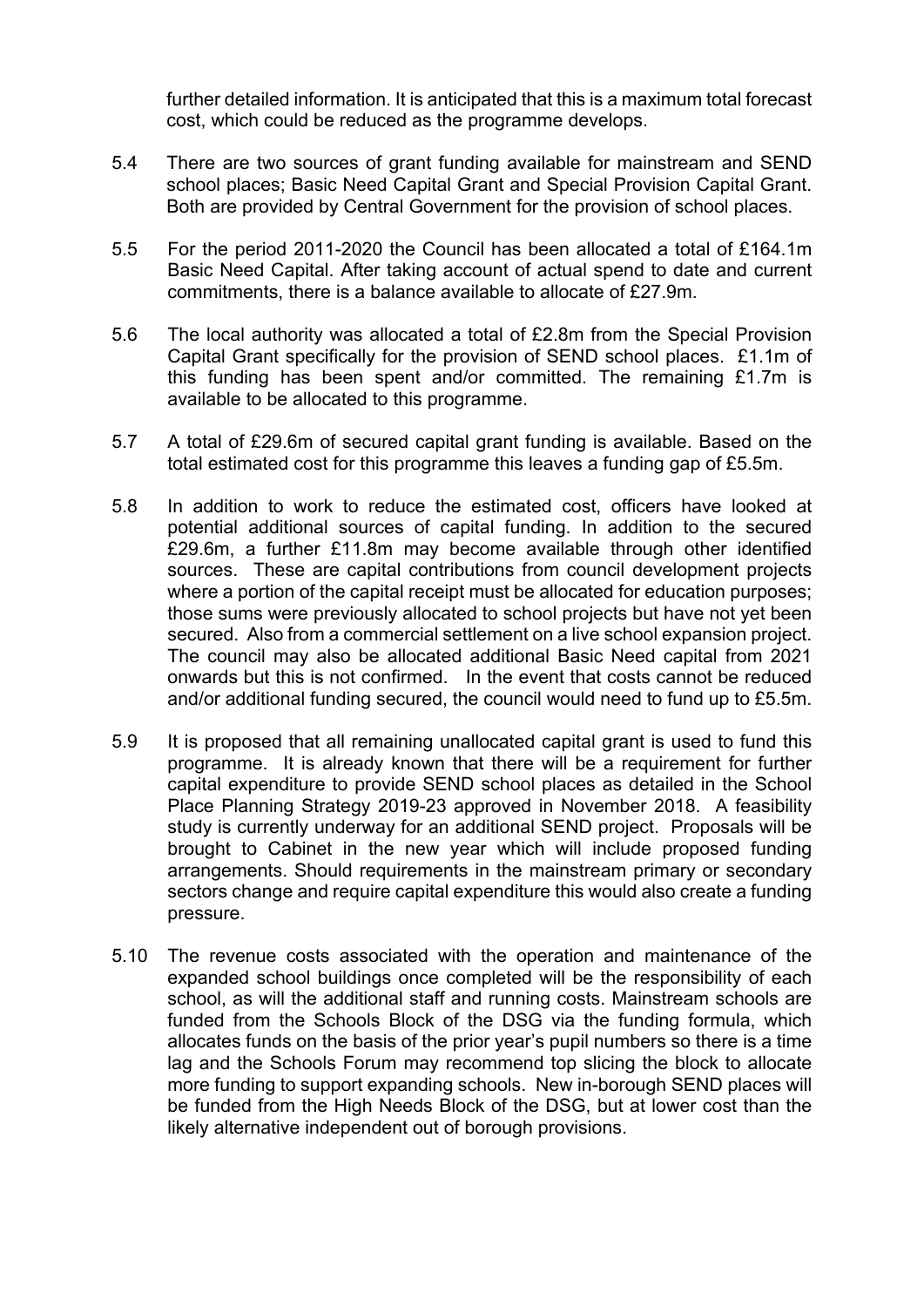5.11 One school has indicated that it may wish to contribute up to £0.75m to the capital project in order to deliver some additional post-16 accommodation. This sum has not been included in the estimated programme cost, so the council's capital investment is easily identified and because the detailed work to ascertain the amount of accommodation required has not yet been completed.

# **6.0 Legal Implications**

- 6.1 The legal implications associated with the council's statutory duty to ensure that there are sufficient school places available to meet the needs of the local population were set out in the School Place Planning Strategy 2019-23.
- 6.2 The existing secondary schools proposed for expansion are self-governing Academies. The Council would need to enter into agreements with each school in order to obtain a licence to build. This development agreement would also recognise the council's project management role and the school's right to review key stages of the works. It is proposed that the Council also enters into a Memorandum of Understanding to cover the period of collaboration before the construction works begin setting out expectations from both parties in respect of the design and decision making processes.
- 6.3 Schools will be required to follow statutory processes in order to obtain approval to expand from the Regional Schools Commissioner acting on behalf of the Secretary of State for Education and alter admissions arrangements. The progression of the Council's programme will be dependent on this approval being obtained.
- 6.4 This programme will require the procurement of low, medium and high services and works contracts. All procurement will be conducted in accordance with Contract Standing Orders. It is described elsewhere in this report that the consultant team procurement will begin in advance of Cabinet approval using delegated powers with an officer decision to award contract/s being made only if Cabinet approves capital funding for this programme. Approval to procure and subsequently award one or more high value works contracts will be sought from Cabinet.

# **7.0 Equality Implications**

- 7.1 The proposals set out in this report aim to ensure that there are sufficient and suitable school places for all Brent children and that their diverse and special educational needs are met.
- 7.2 The equality implications associated with the School Place Planning Strategy 2019-23 were set out in the report to Cabinet to approve the same (November 2018). This report considers more specifically the demographics around the demand for secondary school places and the options for meeting that demand.